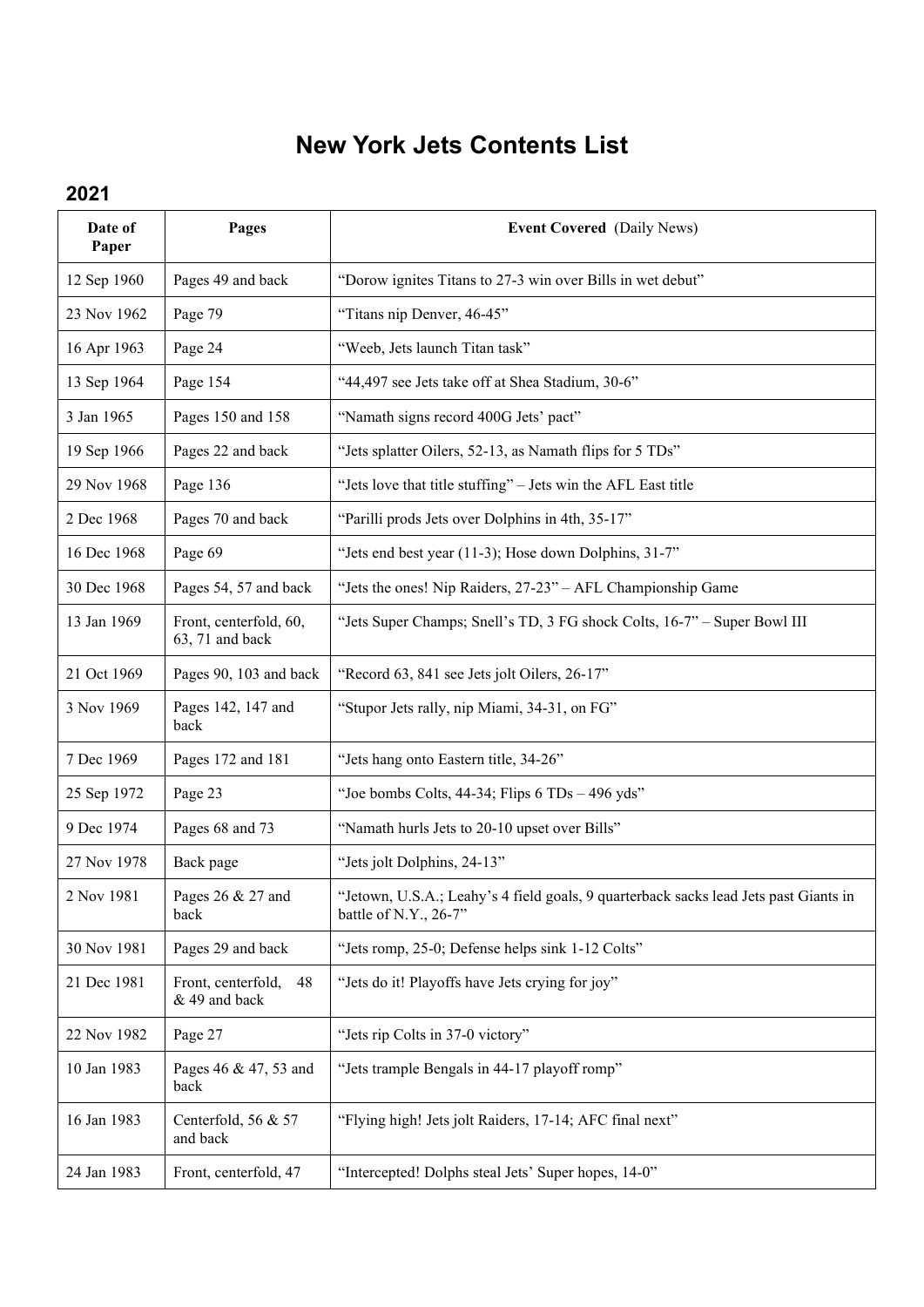|             | and back                               |                                                                                                            |
|-------------|----------------------------------------|------------------------------------------------------------------------------------------------------------|
| 15 Oct 1985 | Page 48                                | "Joe Namath's jersey is retired during halftime ceremony in Jets' 23-7 victory over<br>Dolphins"           |
| 18 Nov 1985 | Page 26                                | "Vengeance is Jets'; Punish Bucs 62-28 for 'Wilder lay-down'"                                              |
| 23 Dec 1985 | Centerfold, 38, 59 and<br>back         | "D lands Jets in playoffs; Victory over Browns sets up date with Pats"                                     |
| 22 Sep 1986 | Pages 26, 31 and back                  | "Miracle Walker; Wes' TDs at gun, in OT overcome Dolphins, 51-45"                                          |
| 17 Nov 1986 | Pages 37 and 44                        | "Jets 31, Colts 16; Jets capture 9th straight but Gastineau is lost to injury"                             |
| 29 Dec 1986 | Front, 5, 26 & 27,<br>30 & 31 and back | "They're back! Draw by Ryan gets Jets flyin', 35-15 vs. Chiefs"                                            |
| 30 Sep 1991 | Page 26                                | "Jets do just fine; Burkett's punt block for TD keys 41-23 rout of Miami"                                  |
| 18 Nov 1991 | Page 42                                | "Goal-line glory; Jets deny Patriots' last gasp, 28-21"                                                    |
| 23 Dec 1991 | Front, 40 & 41                         | "Jets go wild; Allegre's 30-yard FG in OT is playoff ticket"                                               |
| 27 Sep 1993 | Pages 40 & 41                          | "Jets rocket onto scene; Pound Parcells' Pats 45-7 to prove Boom is for real"                              |
| 14 Dec 1998 | Pages 60 & 61                          | "Jets hook a big fish; Clinch playoff spot, alone in first in East"                                        |
| 20 Dec 1998 | Pages 108 & 109                        | "Jets wear East crown; Win 1st division title in 29 years"                                                 |
| 28 Dec 1998 | Pages 44 & 45 and<br>back              | "Jet ghosts dead and gone; With 12th victory, they make history"                                           |
| 11 Jan 1999 | Front, 52 & 53 and<br>back             | "Bring on the Broncs; Jets hold off Jaguars to earn title ticket"                                          |
| 18 Jan 1999 | Front, 56 & 57                         | "Jets back to earth; Look less than Super as ball & heads drop"<br>- lose AFC Championship Game to Broncos |
| 24 Oct 2000 | Pages 86 & 87 and<br>back              | "Miracle; Down by 23 in 4th, Jets stun Fish in OT, 40-37"                                                  |
| 19 Nov 2001 | Sports Special 1, 2 & 3<br>and back    | "Runaway; Jets pick off Dolphins, 24-0, to take first in AFC East"                                         |
| 7 Jan 2002  | Sports Special 1, 2 & 3                | "Jets get in over long Hall; Punch playoff ticket on 53-yard field goal"                                   |
| 23 Dec 2002 | Sports Special 6 & 7                   | "Chad keeps Jets in air; Jets 30, Patriots 17"                                                             |
| 30 Dec 2002 | Back and Sports<br>Special $1, 2 \& 3$ | "Look who's No. 1; Wild day leaves Jets as AFC East champs"                                                |
| 5 Jan 2003  | Pages 46 & 47 and<br>back              | "J-E-T-S: Rout! Rout! Rout! Chad, Green trample Colts, 41-0"                                               |
| 18 Oct 2004 | Sports Special 1, 2 & 3                | "Emotional Jets take 5th; 5-0 Jets set sights on Pats"                                                     |
| 9 Jan 2005  | Pages 50 & 51                          | "Gang Green's still kicking; Brien boots Chargers in OT, 20-17"                                            |
| 1 Jan 2007  | Pages 44 & 45                          | "Jets take off for playoffs; Thump Raiders 23-3, brace for Pats"                                           |
| 4 Jan 2010  | Pages 44 & 45 and<br>back              | "Jets demolish Bengals 37-0 to reach playoffs and send stadium out in style"                               |